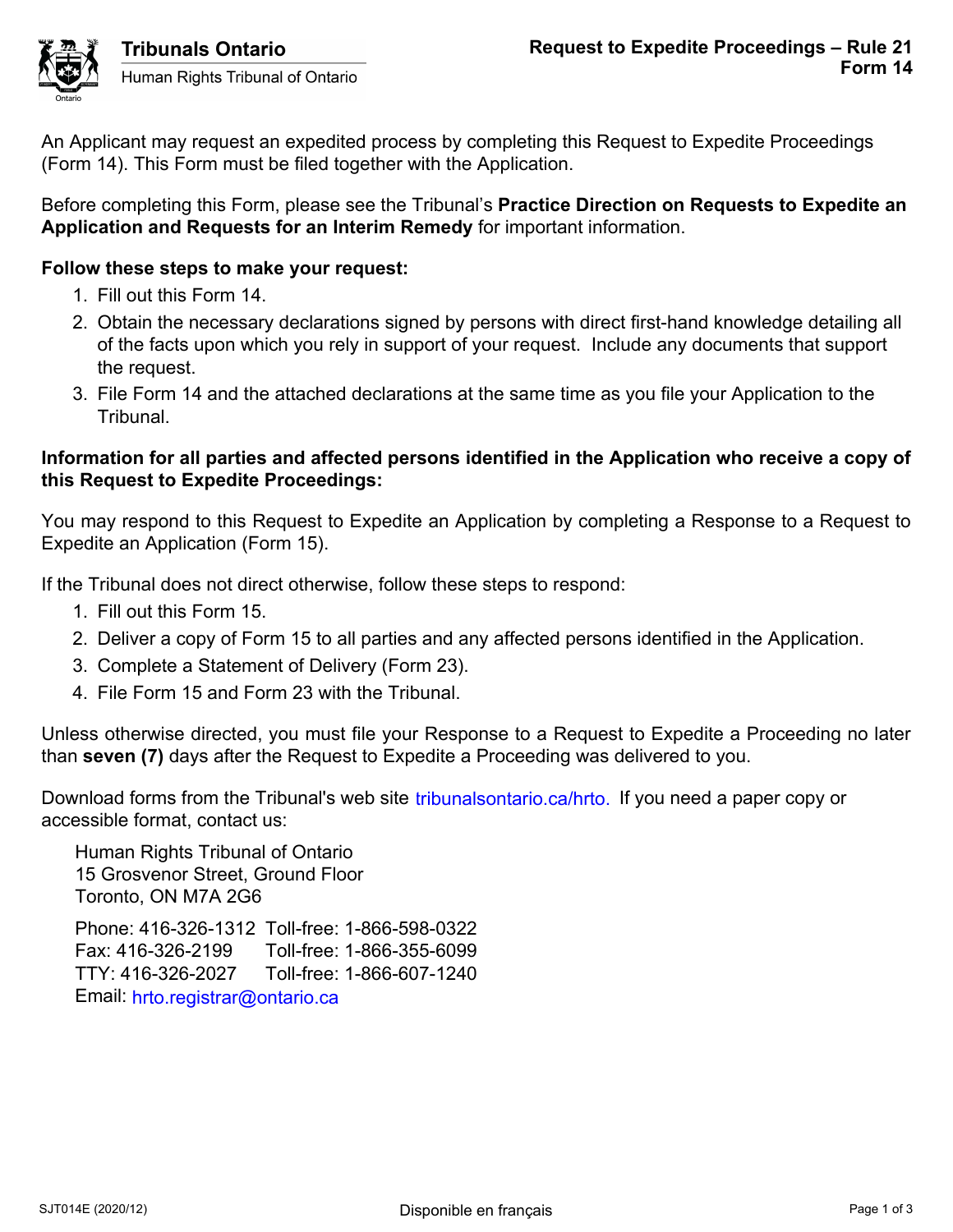

| 1. Your contact information (person or organization making this Request)                                           |  |  |                       |          |             |       |                              |       |                                                                                                 |  |  |
|--------------------------------------------------------------------------------------------------------------------|--|--|-----------------------|----------|-------------|-------|------------------------------|-------|-------------------------------------------------------------------------------------------------|--|--|
| First (or Given) Name                                                                                              |  |  | Last (or Family) Name |          |             |       | Organization (if applicable) |       |                                                                                                 |  |  |
| <b>Street Number</b><br><b>Street Name</b>                                                                         |  |  |                       |          |             |       |                              |       | Apt/Suite                                                                                       |  |  |
| City/Town                                                                                                          |  |  |                       | Province | Postal Code | Email |                              |       |                                                                                                 |  |  |
| Daytime Phone<br><b>Cell Phone</b>                                                                                 |  |  |                       |          | Fax         |       | <b>TTY</b>                   |       |                                                                                                 |  |  |
| If you are filing this as the Representative (e.g. lawyer) of one of the parties please indicate:                  |  |  |                       |          |             |       |                              |       |                                                                                                 |  |  |
| Name of party you act for and are filing this on behalf of:                                                        |  |  |                       |          |             |       | LSUC No. (if applicable)     |       |                                                                                                 |  |  |
| What is the best way to send information to you?<br>Mail<br>$($ )                                                  |  |  |                       |          |             |       |                              | Email | Fax                                                                                             |  |  |
| (If you check email, you are consenting to the delivery of documents by email.)                                    |  |  |                       |          |             |       |                              |       |                                                                                                 |  |  |
| 1. Describe in detail the urgent circumstances that may affect the fair and just resolution of the<br>process.     |  |  |                       |          |             |       |                              |       | merits of the Application if the Application proceeds in accordance with the Tribunal's regular |  |  |
| 2. Describe the harm that would result if this Request is denied.                                                  |  |  |                       |          |             |       |                              |       |                                                                                                 |  |  |
|                                                                                                                    |  |  |                       |          |             |       |                              |       |                                                                                                 |  |  |
| 3. Explain why in your view the Application should be given priority for Tribunal resources over<br>other matters. |  |  |                       |          |             |       |                              |       |                                                                                                 |  |  |
|                                                                                                                    |  |  |                       |          |             |       |                              |       |                                                                                                 |  |  |